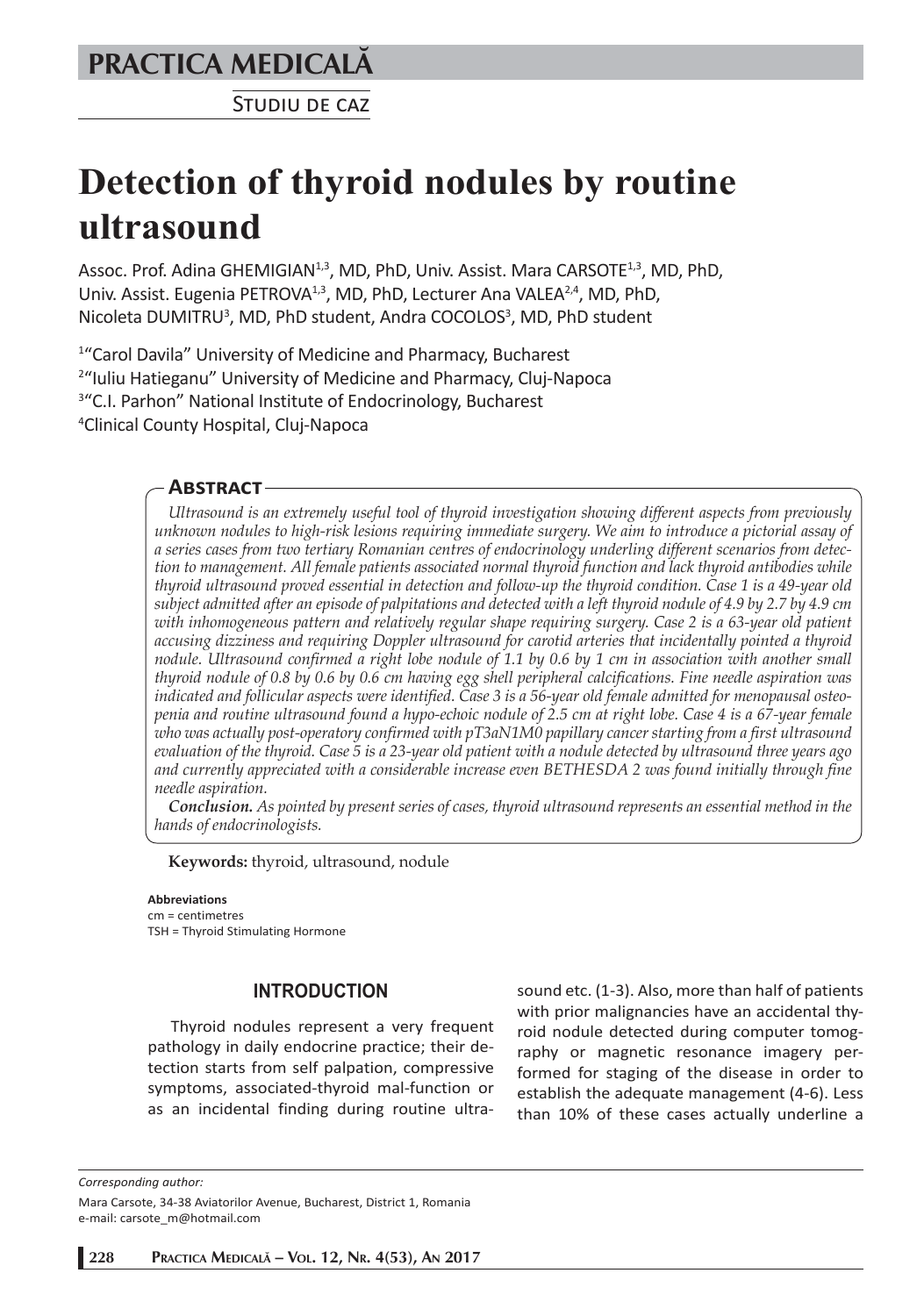thyroid cancer and majority of them are not connected with primary site of the neoplasia since thyroid is not a typical region of metastasis  $(7-10)$ .

## **AIM**

Our purpose is to introduce five different cases associating different scenarios of diagnosis and presentation to whom routine ultrasound detected thyroid nodules larger than 1 centimetre (cm), in the absence of thyroid function or autoimmunity anomalies.

# **MATERIAL AND METHODS**

This is a cases series. The patients signed informed consent while they were evaluated at two different tertiary centres of endocrinology from Romania. The thyroid hormonal panel and ultrasound profile is provided, as well as most important aspects of medical background and accuses at presentation. This is a pictorial assay.

# **RESULTS: CASES SERIES**

## **Case 1**

This is 49-year old former smoker female who presented herself for an endocrine evaluation. She was first seen by her primary health physician accusing palpitations. Despite a normal electrocardiogram aspect and normal blood pressure, an endocrine assessment was considered useful. The family medical history is negative, the personal medical history includes cervical spondylosis; she has regular menses since the age of 12 years. At presentation, a left lobe thyroid nodule was detected by palpation and confirmed at ultrasound: the nodule displays the entire left thyroid nodule, having the diameters of 4.9 by 2.7 by 4.9 cm with inhomogeneous pattern and relatively regular shape (Fig. 1). The ultrasound background of thyroid is hypo-echoic, inhomogeneous; the right thyroid lobe is of 4 by 1.8 by 1.5 cm and it hosts a small nodule of 0.4 by 0.5 cm. The specific thyroid blood assays were within normal limits (Table 1).

*TABLE 1. Blood assays for thyroid profile in five cases with thyroid nodules at ultrasound*

| Patient              | Age (years) | <b>TSH</b>  | FT4       | <b>Calcitonin</b> | <b>TPOAb</b> |
|----------------------|-------------|-------------|-----------|-------------------|--------------|
|                      | 47          |             | 10        |                   | 10           |
| 2                    | 63          | 1.6         | 13.1      |                   | 10           |
| 3                    | 56          | 1.4         | 16        |                   | 10           |
| 4                    | 67          | 1.4         | 14        | 1.99              | 10           |
|                      | 23          | 3           | 13        |                   | 10           |
| <b>Normal levels</b> |             | $0.5 - 4.5$ | 10.3-24.4 | $1 - 4.8$         | $0 - 35$     |
| <b>Units</b>         |             | µUI/mL      | pmol/L    | pg/mL             | UI/mL        |

TSH = Thyroid Stimulating Hormone; FT4 = Free levothyroxine; TPOAb = anti-thyroperoxidase antibodies



*FIGURE 1. Thyroid ultrasound of 49-year old female showing micro-polynodular goitre with dominant left nodule*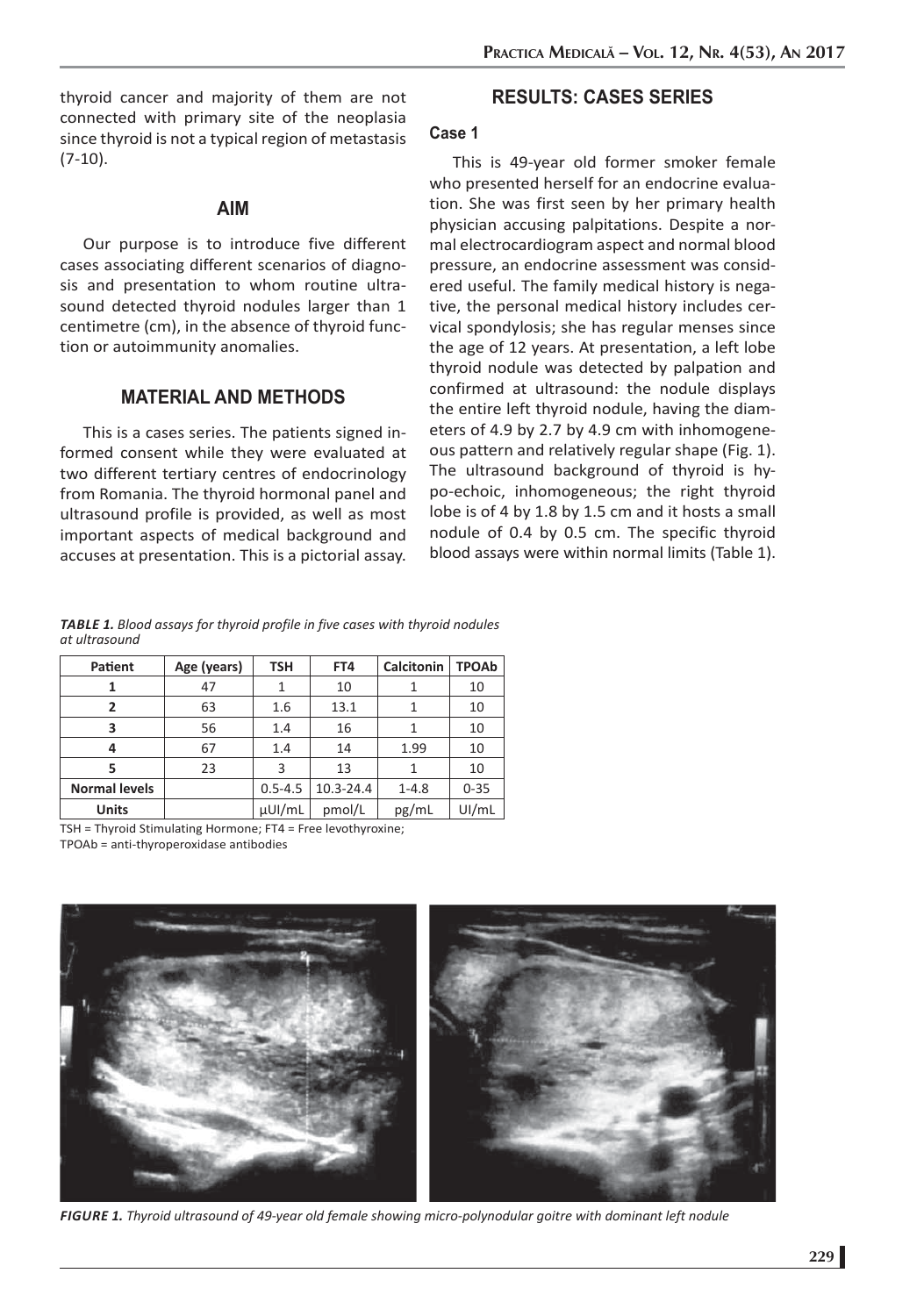Due to large size, the patient was referred to surgery which she is currently delaying.

#### **Case 2**

A 63-year old woman had a short episode of dizziness; neurologic exam identified a peripheral vestibular syndrome. A Doppler ultrasound exam of carotid arteries was necessary. During examination, although no specific pathologic condition was identified, a thyroid nodule was identified and the patient was referred for further evaluation. The subject is a formed heavy smoker for more than 30 years. The family medical history includes father with arterial hypertension. Personal medical references include: high blood pressure, dyslipidemia, anxious syndrome, essential tremor. The patient is normal weighted and reached menopause at age of 53 years. Thyroid blood assays were normal (Table 1). Thyroid ultrasound showed a right lobe with a nodule of 1.1 by 0.6 by 1 cm in association with another small thyroid nodule of 0.8 by 0.6 by 0.6 cm having egg shell peripheral calcifications (Fig. 2). The diameters of the two lobes were within normal limits: right of 3.4 by 1.6 by 1.6 cm, left of 3.4 by 1.6 by 1.5 cm. Fine needle aspiration was indicated and follicular aspects were identified.

#### **Case 3**

A 56-yeard old non-smoker female patient known with osteopenia was admitted for evaluation of this prior diagnosis. She has 14 years since menopause and previous diagnosis of polyrthorsis and recently a hypovitaminosis D (25-hydroxyvitamin D of 23 ng/mL, optimal levels above 30 ng/mL) was detected. A routine thyroid ultrasound scan was also done and introduced a hypo-echoic pattern, with normal size (of  $3.1$  by  $1$  by  $1$  cm on the right and  $3.8$  by 1.5 by 2.2 cm on the left) with a hypo-echoic, inhomogeneous right lobe nodule of 2.5 by 1.4 by 1.9 cm within transonic areas at interior in association with normal thyroid function and lack of positive autoimmunity (Fig. 3, Table 1). The patient refused fine needle aspiration and she was followed-up by thyroid ultrasound with status quo aspect after first three months since detection.



*FIGURE 3. Thyroid ultrasound of 56-year old female revealing inhomogeneous right lobe nodule of 2.5 by 1.4 by 1.9 cm*

#### **Case 4**

This is 67-year old female who recently came to our attention for an ultrasound check-up of the cervical area after she observed an anterior cervical lump growing for the last several months. On admission, clinical evaluation detected an enlarged poly-nodular goitre with



*FIGURE 2. Thyroid ultrasound of 63-year old female pointing a right thyroid nodule of 1.1 by 0.6 by 1 cm (right) in association with another small thyroid nodule of 0.8 by 0.6 by 0.6 cm having egg shell peripheral calcifications (left)*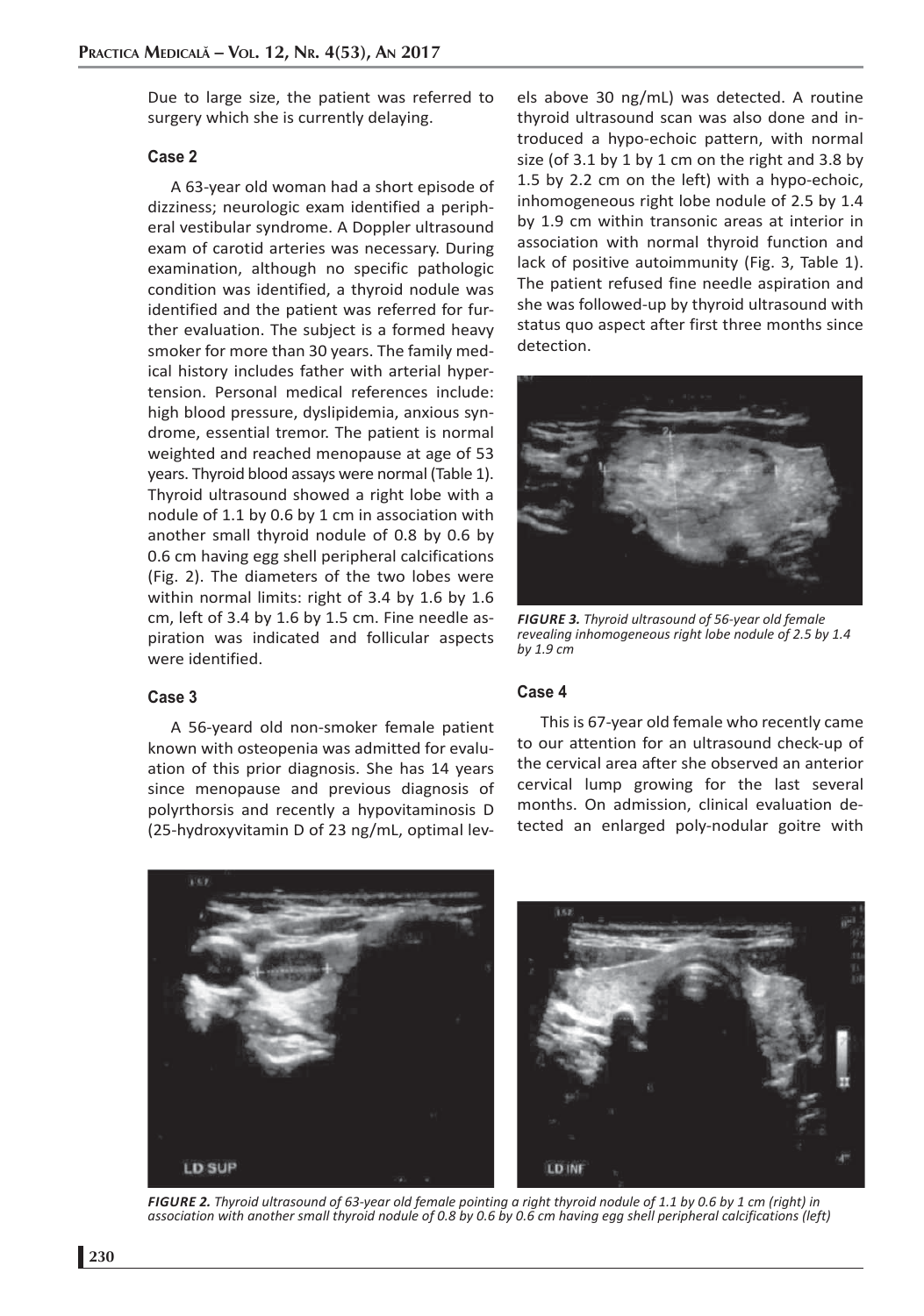







*FIGURE 4. Thyroid ultrasound (first three lines), respective magnetic resonance imagery (last line) of 67-year old female identifying large multinodular goitre and cervical lymph nodes enlargement (pT3aN1M0 papillary thyroid cancer)*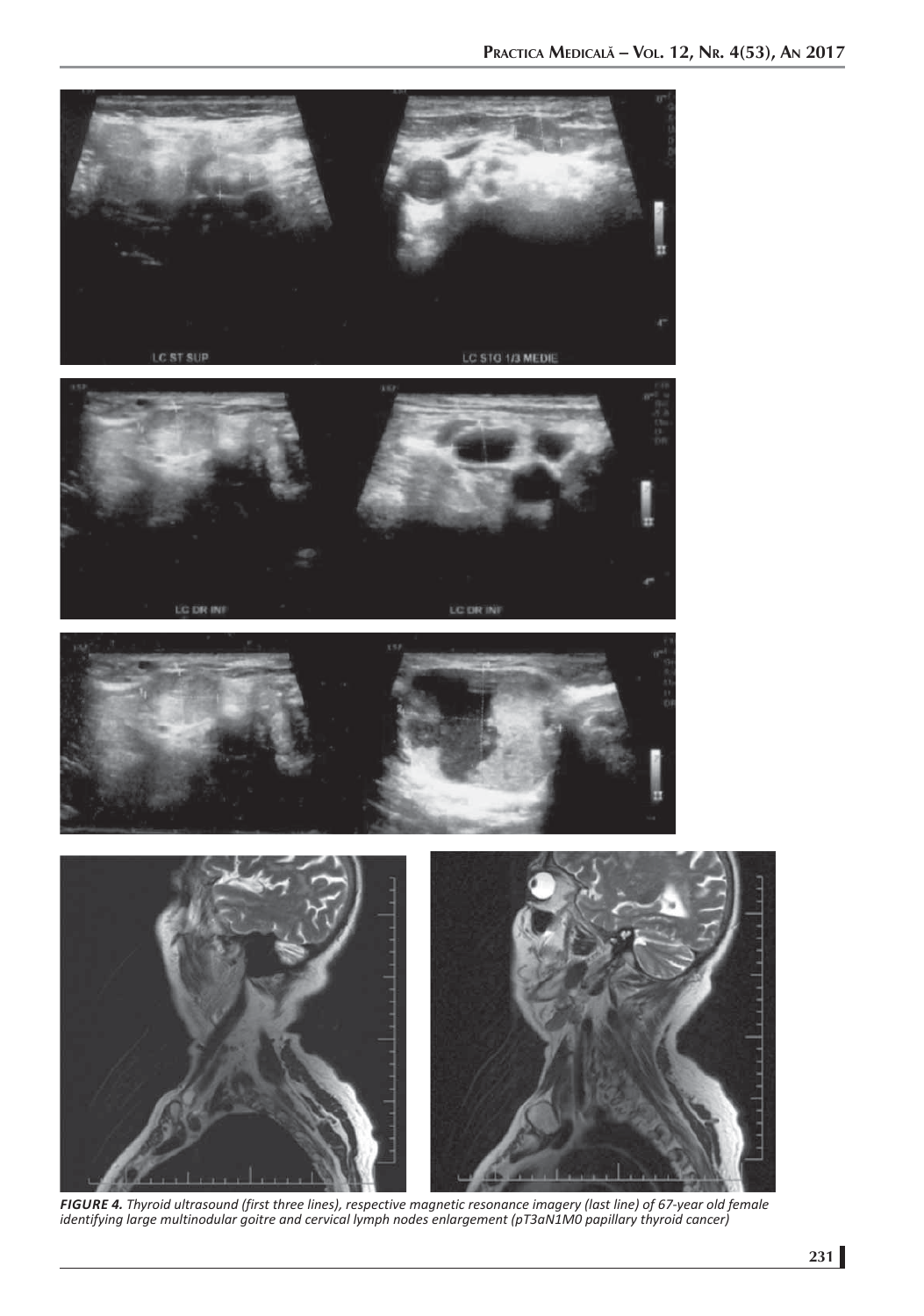multiple latero-cervical lymph nodes. She associated therapy for arterial hypertension, type 2 diabetes mellitus, and chronic cardiac ischemia. While no anomaly of thyroid function or autoimmune profile was detected, ultrasound indicated a large gland with a right lobe nodule of 3.4 by 2.9 by 2.8 cm, having irregular shape and some calcifications spots inside while numerous lymph nodes were detected on both sides at anterior-lateral cervical region of more than 3 cm maximum diameter for the largest ones, an aspect which was confirmed after magnetic resonance imagery (Fig. 4, Table 1). Total thyroidectomy with lymph nodes dissection was immediately performed and confirmed a papillary thyroid cancer (pT3aN1M0). Vascular embolus from the primary site wad found during resection. Moreover, 7 out of 10 metastasis at the level of lymph nodes and, also, 10 out of 14 lymph nodes within surrounding adipose tissue were confirmed. Radioiodine therapy was added followed by suppression levothyroxine therapy.

#### **Case 5**

A 23-year old patient was accidently detected with a thyroid nodule three years ago by a routine ultrasound. Medical history of the family includes: mammary breast cancer (maternal grandmother) and type 2 diabetes mellitus (mother). Her personal medical history is irrelevant. At the moment of first diagnosis, typically follicular aspects (BETHESDA 2) were identified. No therapy was introduced for the following period of time. She remained asymptomatic until recently when intermittent breathing difficulties are described. The most recent assessment showed normal TSH (Thyroid Stimulating Hormone). Thyroid ultrasound showed a right macro-nodule of 3.5 by 2.9 by 1.55 cm which is 200% larger than initially and causes a mild left deviation of the trachea. The lymph nodes from cervical level are smaller than 1 cm and display nonspecific pattern. The patient was informed of the risks and referred to surgery.

# **DISCUSSION**

This is a case series of five reports underlying cases where thyroid ultrasound was the key of detecting and further managing the thyroid condition. All the patients had normal TSH and lack positive autoimmunity profile although hypo/hyperthyroidism may associate dominant thyroid nodules but, frequently, the disturbances caused by lack or excess of thyroid hormones bring the patient to an evaluation rather than anatomical gland changes (11-15). The first two cases actually were sent from different medical specialities as neurology or cardiology while case number 3 was under endocrine revision for bone profile which is typically for menopause (16-18). Some of cases included as management fine needle aspiration which is a critical tool for obtaining direct information regarding the nodules in the absence of surgery and subsequent histological profile (19). Differential diagnosis of thyroid cancers as papillary or medullar is achievable through this method before thyroidectomy (20-22). The fourth case has actually the complete assays including post-operatory



*FIGURE 5. Thyroid ultrasound of 67-year old female highlighting a right macro-nodule of 3.5 by 2.9 by 1.55 cm*